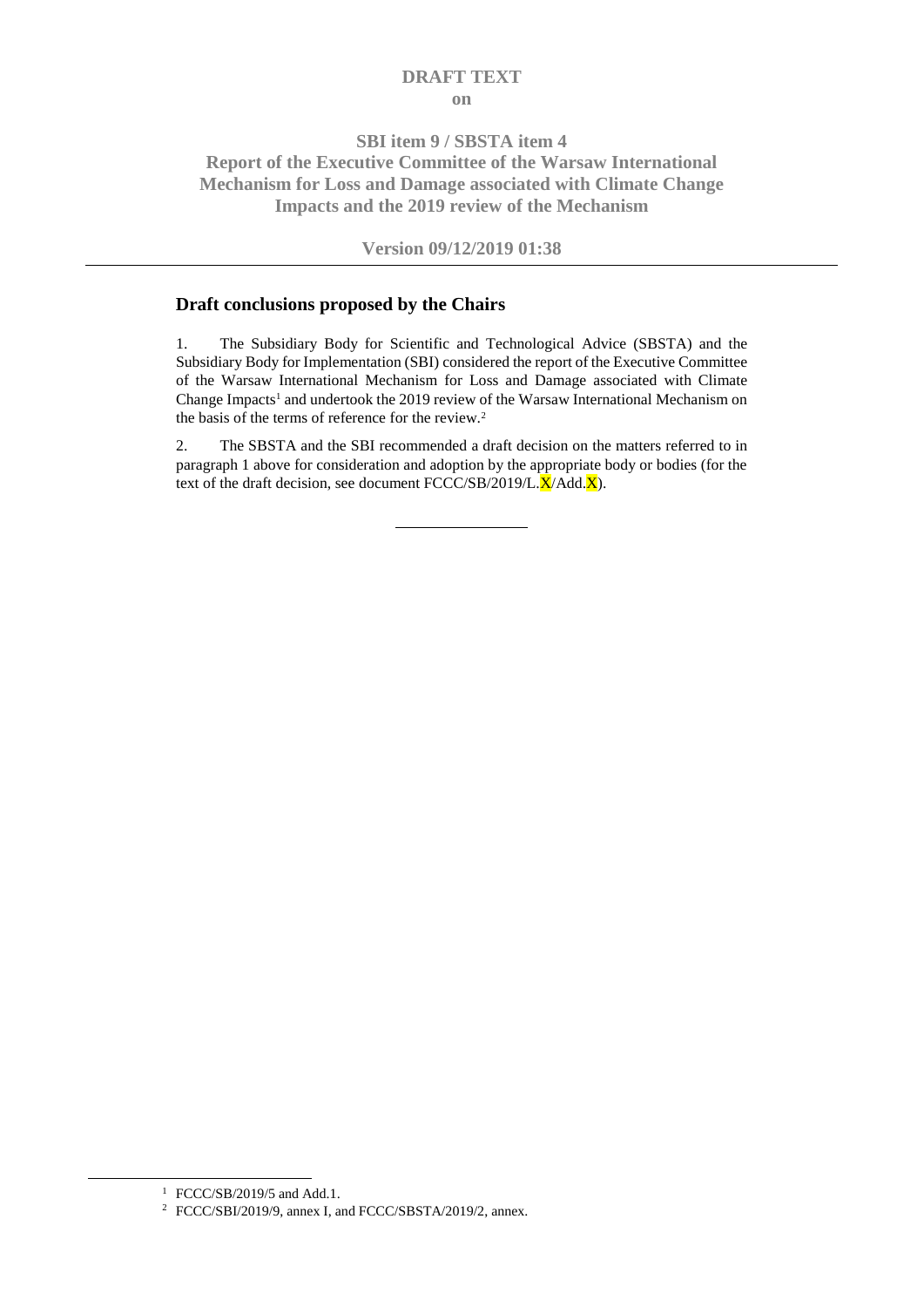# **Report of the Executive Committee of the Warsaw International Mechanism for Loss and Damage associated with Climate Change Impacts and the 2019 review of the Mechanism**

*Placeholder to include, at a later stage, the governing body or bodies which will adopt this decision*, 3

*Recalling* decision 2/CP.19, whereby the Warsaw International Mechanism for Loss and Damage associated with Climate Change Impacts was established to address loss and damage associated with the impacts of climate change, including extreme events and slow onset events, in developing countries that are particularly vulnerable to the adverse effects of climate change,

*Also recalling* decisions 3/CP.18, 2/CP.19, 2/CP.20, 1/CP.21, 2/CP.21, 3/CP.22, 4/CP.22, 5/CP.23 and 10/CP.24,

*Further recalling* Article 8 of the Paris Agreement,

*Being aware of* the relevant provisions of decisions 18/CMA.1 and 19/CMA.1,

*Acknowledging* that climate change is a common concern of humankind, Parties should, when taking actions to address climate change, respect, promote and consider their respective obligations on human rights, the right to health, the rights of indigenous peoples, local communities, migrants, children, persons with disabilities and people in vulnerable situations and the right to development, as well as gender equality, empowerment of women and intergenerational equity,

*Reaffirming* the role of the Warsaw International Mechanism in promoting the implementation of approaches to avert, minimize and address loss and damage associated with climate change impacts in a comprehensive, integrated and coherent manner,

*Also reaffirming* the role of the Executive Committee of the Warsaw International Mechanism in guiding the implementation of the functions of the Mechanism,

*Recognizing* the current insufficient level of mitigation and that reducing greenhouse gas emissions reduces the risks associated with the adverse effects of climate change,

*Also recognizing* the importance of the Warsaw International Mechanism for averting, minimizing and addressing loss and damage in developing countries that are particularly vulnerable to the adverse effects of climate change,

*Recalling* that the Conference of the Parties at its twenty-second session recommended that the next review of the Warsaw International Mechanism be held in 2019, 4

*Acknowledging* the Executive Committee's decision to identify follow-up activities to the 2019 review of the Warsaw International Mechanism under strategic workstream (e) of its five-year rolling workplan at its first meeting of 2020,

 $3$  Pending the outcome of the informal consultations on agenda item 7 of the Conference of the Parties/agenda item 5 of the Conference of the Parties serving as the meeting of the Parties to the Paris Agreement. Nothing in this document prejudices Parties' views or prejudges outcomes on matters related to the governance of the Warsaw International Mechanism.

<sup>4</sup> Decision 4/CP.22, para. 2(b).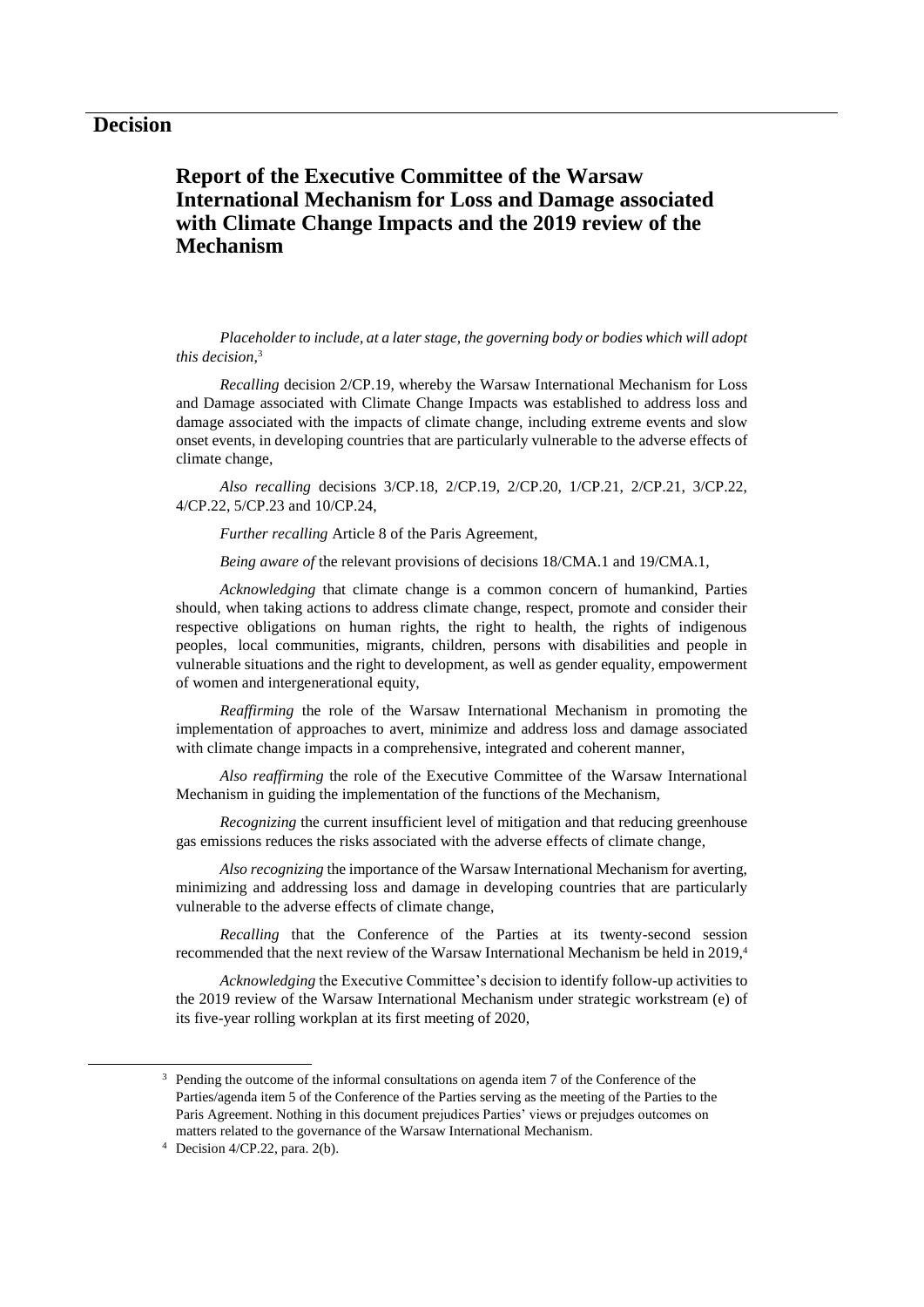*Also acknowledging* that the Executive Committee agreed to discuss its role in and contribution to the global stocktake at its future meetings, starting with its first meeting of 2020,

*Noting* that the Executive Committee will evaluate progress in implementing its fiveyear rolling workplan in 2020 and at regular intervals at its subsequent meetings,

*Having considered* the effectiveness and efficiency of the Warsaw International Mechanism, as well as barriers and gaps, challenges and opportunities, and lessons learned in relation to the Mechanism, on the basis of the terms of reference for the 2019 review of the Mechanism, 5

1. *Welcomes* the report of the Executive Committee of the Warsaw International Mechanism for Loss and Damage associated with Climate Change Impacts, including the recommendations contained therein;<sup>6</sup>

2. *Also welcomes* the adoption of the plans of action of the task force on displacement and the technical expert group on comprehensive risk management by the Executive Committee during its  $10<sup>th</sup>$  meeting,

3. *Appreciates* the contribution of all organizations and experts to the work of the Executive Committee, the Task Force on Displacement and the Technical Expert Group on Comprehensive Risk Management;

4. *Acknowledges* the catalytic role of the Warsaw International Mechanism in mobilizing and connecting relevant stakeholders;

5. *Also acknowledges* the progress, achievements and successful practices in implementing the Warsaw International Mechanism since 2013, while noting areas for improvement and shortcomings;

6. *Further acknowledges* that further work is needed to effectively operationalize the functions of the Warsaw International Mechanism as set out in decision 2/CP.19, paragraph 5;

7. *Agrees* that further guidance could contribute to improving the effectiveness and efficiency of the Warsaw International Mechanism, including its timeliness, relevance, visibility, coherence, complementarity, comprehensiveness, responsiveness and resourcing and the delivery and usefulness of its products and outputs;

8. *Also agrees* that the best available science, particularly in reports of the Intergovernmental Panel on Climate Change, should guide approaches to averting, minimizing and addressing loss and damage associated with climate change impacts;

9. *Recognizes* the importance and value of indigenous, traditional and local knowledge;

10. *Also recognizes* the need to enhance the relevance, usefulness and dissemination of the outputs of the Warsaw International Mechanism to enable Parties and stakeholders to easily use and integrate these outputs into planning and implementing approaches to averting, minimizing and addressing loss and damage;

11. *Encourages* the Executive Committee to communicate its outputs in formats that are easy to translate, adapt and access in different contexts and by different users;

12. *Requests* the Executive Committee to identify modalities for fostering the sharing of relevant knowledge and experience among practitioners and vulnerable countries in an interactive and practical manner;

13. *Encourages* Parties to establish a loss and damage contact point through their respective national focal point;<sup>7</sup>

14. *Invites* Parties to promote coherence in approaches to averting, minimizing and addressing loss and damage when formulating and implementing relevant national plans,

<sup>5</sup> FCCC/SBI/2019/9, annex I, and FCCC/SBSTA/2019/2, annex.

<sup>6</sup> FCCC/SB/2019/5 and Add.1.

<sup>&</sup>lt;sup>7</sup> Pursuant to decision  $4$ /CP.22, para.  $4$ (d).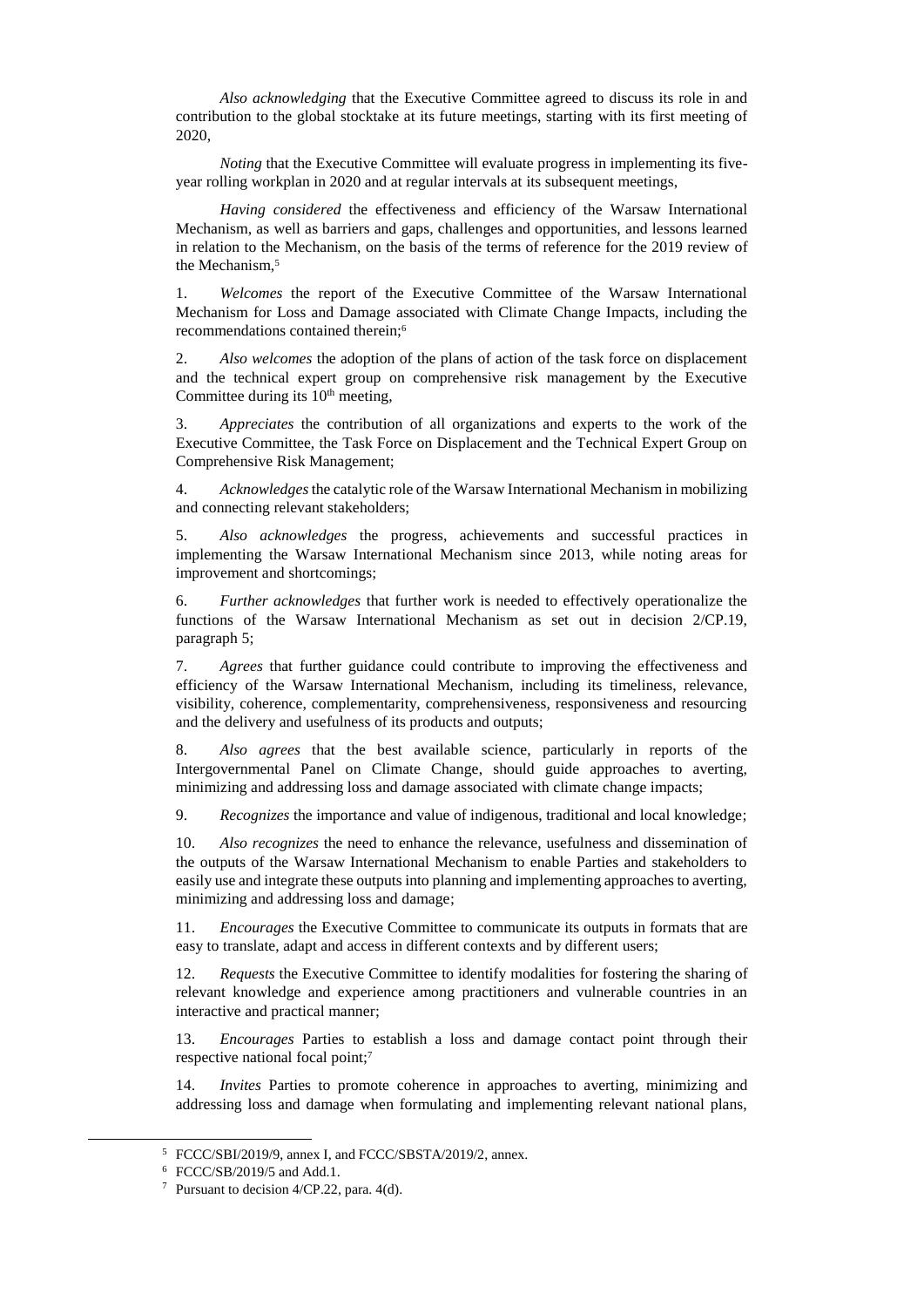strategies and frameworks, and creating enabling environments, including by considering future climate risk, reducing exposure and vulnerability, increasing resilience and coordinated action, and monitoring progress;

15. *Recognizes* the importance of particularly vulnerable developing countries and segments of the population that are already vulnerable owing to geography, socioeconomic status, livelihood, gender, age, indigenous or minority status, or disability, as well as the ecosystems they depend on, in the implementation of the Warsaw International Mechanism;

16. *Encourages* the Executive Committee to take into account when updating its five-year rolling workplan areas of work that may require short-, medium-, and long-term consideration and efforts, including in relation to sustainable development and transformative change, in the context of the work of each of its thematic expert groups;

17. *Recognizes* the importance of integrating the consideration of approaches to averting, minimizing and addressing loss and damage associated with the adverse effects of climate change into relevant work under and outside the Convention and the Paris Agreement;

18. *Requests* the secretariat, under the guidance of the Executive Committee, to organize meetings in conjunction with relevant regional forums, engaging relevant constituted bodies, networks and work programmes under the Convention and the Paris Agreement, within their respective mandates and workplans and in partnership with relevant organizations, to identify ways of integrating loss and damage into relevant work and guidelines, as appropriate;

19. *Encourages* relevant constituted bodies, networks and work programmes under the Convention and the Paris Agreement, within their respective mandates and workplans and in collaboration with the Executive Committee, to integrate loss and damage, where appropriate, into their work;

20. *Acknowledges* the importance of the involvement of and collaboration with relevant constituted bodies and expert groups, organizations and institutions, under and outside the Convention, to enhance coordination, synergies and linkages;

21. *Requests* the Executive Committee and its thematic expert groups, in undertaking their work, to draw upon the work of and involve, as appropriate, relevant constituted bodies, networks and work programmes, as appropriate;

22. *Encourages* the Executive Committee to draw upon the work, information and expertise of bodies under the Convention and the Paris Agreement, as well as on international processes, such as the 2030 Agenda for Sustainable Development and the Sendai Framework for Disaster Risk Reduction 2015–2030;

23. *Invites* the Executive Committee, acknowledging the need to strengthen risk assessment, to engage relevant experts and collect and disseminate information on methodologies available for integrating long-term assessment, including those associated with the quantification of risks, into comprehensive climate risk management approaches, including at the national and subnational assessment and planning processes;

24. *Stresses* the importance of enhancing the work on slow onset events and noneconomic losses associated with climate change impacts;

25. *Requests* the Executive Committee to revise the terms of reference for and launch the expert groups on slow onset events and non-economic losses, taking into account the broad range of issues covered by the relevant strategic workstreams, which may need to be addressed using a sequential approach;

26. *Also requests* the Executive Committee and its thematic expert groups to develop technical guides within their work on their respective thematic areas, avoiding duplication of work across workstreams, which include sections on the following:

(a) Risk assessments, including long-term risk assessments, of climate change impacts;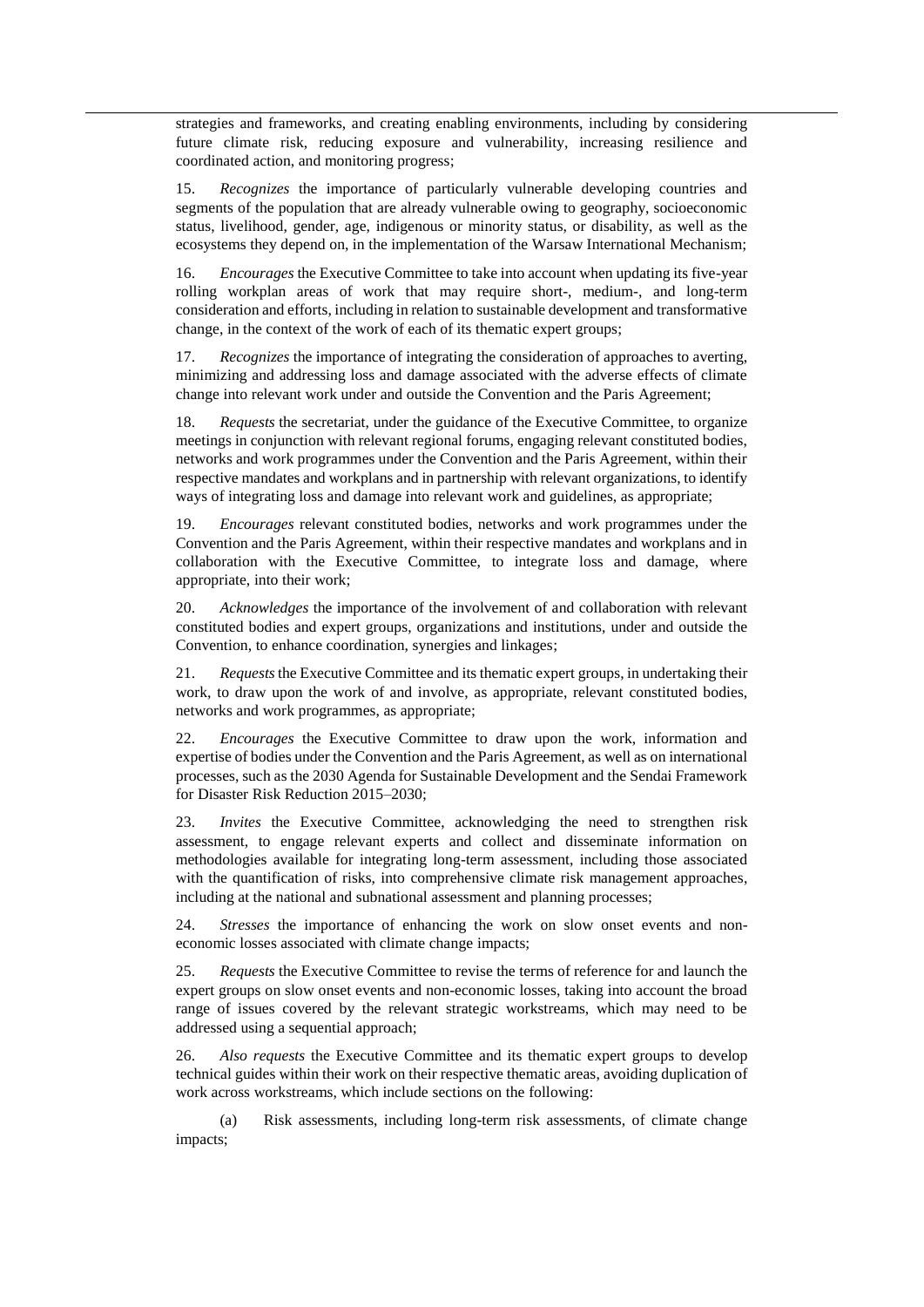(b) Approaches to averting, minimizing and addressing loss and damage associated with the risk assessments referred to in paragraph 26(a) above;

- (c) Resources available for supporting such approaches;
- (d) Monitoring systems for assessing the effectiveness of these approaches;

27. *Invites* relevant organizations and other stakeholders to collaborate with the Executive Committee, including through strategic partnerships, in developing and disseminating products that support national focal points, loss and damage contact points and other relevant entities in raising awareness of averting, minimizing and addressing loss and damage associated with climate change impacts;

28. *Encourages* the Executive Committee, Parties, relevant constituted bodies and organizations under and outside the Convention and the Paris Agreement and other relevant stakeholders to facilitate or enhance research on, and share good practices for, addressing loss and damage, including long-term risk assessment and risk communication;

29. *Requests* the Executive Committee, in collaboration with relevant organizations, to foster public education and awareness-raising efforts at the regional, national and local level, including efforts with a capacity-building component;

30. *Recognizes* the urgent need to enhance the mobilization of action and support, including finance, technology and capacity-building, for averting, minimizing and addressing loss and damage associated with the adverse effects of climate change;

31. *Acknowledges* the broad landscape of organizations and bodies under and outside the Convention and the Paris Agreement providing finance relevant to averting, minimizing and addressing loss and damage associated with the adverse effects of climate change;

32. *Options related to provisions for mobilization of financial support* 

## *Option 1*

*Requests* the operating entities of the Financial Mechanism under the Convention to expand their focus areas to cover thematic areas such as slow onset events, comprehensive risk management, human mobility and non-economic losses;

*Decides* that the Standing Committee on Finance shall collaborate with the Executive Committee of the Warsaw International Mechanism, inter alia, when preparing draft guidance to the operating entities of the Financial Mechanism to ensure that guidance on funding approaches to avert minimize and address loss and damage associated with climate change impacts in developing countries is included;

*Requests*the Board of the Green Climate Fund to provide, through the appropriate modalities, expedited access to adequate, scaled up, new and additional funding for developing country Parties to assist them to address climate change impacts in the areas of slow onset events, non-economic losses, human mobility, and comprehensive risk management;

#### *Option 2*

*Invites* the Executive Committee to further engage with the Standing Committee on Finance, whose activities are contained in paragraph 121 of decision  $2/CP.17$ ;

*Encourages* Parties to make use of available resources under and outside the Convention and the Paris Agreement, including the Financial Mechanism and the Technology Mechanism, to support their efforts in averting, minimizing and addressing loss and damage;

#### *Option 3*

-

*Encourages* the Executive Committee to strengthen its dialogue with the Standing Committee on Finance with a view to providing information and recommendations for consideration by the governing body or bodies<sup>8</sup> when providing guidance relevant to adverting, minimizing

<sup>8</sup> Pending the outcome of the informal consultations on agenda item 7 of the Conference of the Parties/agenda item 5 of the Conference of the Parties serving as the meeting of the Parties to the Paris Agreement. Nothing in this document prejudices Parties' views or prejudges outcomes on matters related to the governance of the Warsaw International Mechanism.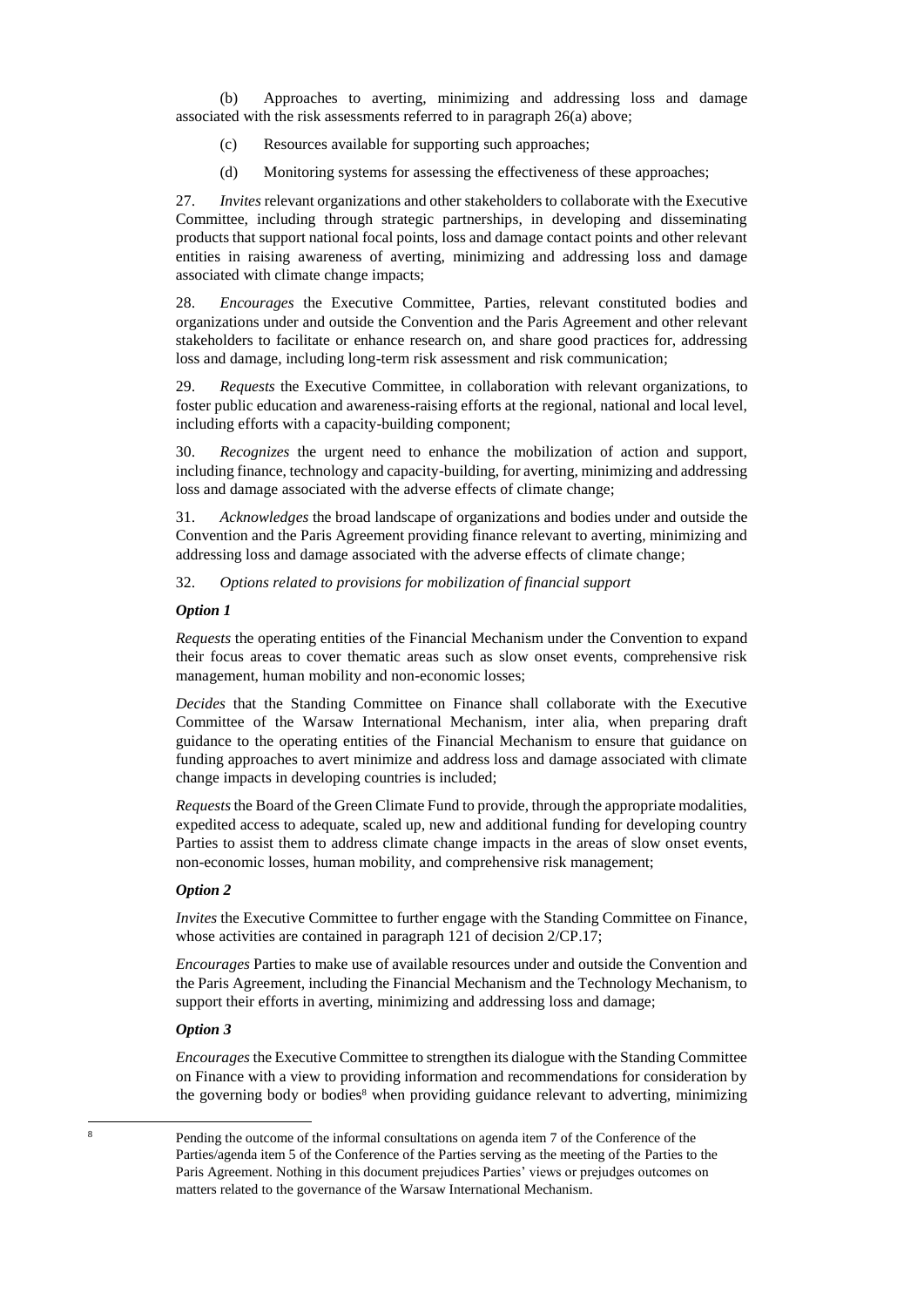and addressing loss and damage, particularly to the operating entities of the Financial Mechanism, as appropriate;

33. *Options for strengthening workstream (e)*

#### *Option 1*

*Requests* the Executive Committee of the Warsaw International Mechanism to initiate its work at its next meeting in order to establish, by the end of 2020, in accordance with its procedures and mandate, an expert group to address enhanced action and support for averting, minimizing and addressing loss and damage in order to:

Explore modalities for supporting existing risk transfer facilities and fostering the development and/or expansion of risk transfer facilities and national and regional solidarity funds, as appropriate, for addressing loss and damage associated with climate change impacts;

(b) Establish a capacity-building programme to address the capacity constraints of developing country Parties in their efforts to avert and minimize loss and damage;

Conduct a gap analysis, at the national and international level, in relation to finance, technology and capacity-building, and explore modalities and provide recommendations on how to address the gaps identified;

(d) Collaborate with the Technology Executive Committee and the Climate Technology Centre and Network of the Technology Mechanism in the provision of technical support, inter alia, to developing countries during or following the onset of hazards that result in loss and damage;

(e) Develop draft guidance, to be recommended by the Executive Committee of the Warsaw International Mechanism to the Standing Committee on Finance, to the operating entities of the Financial Mechanism under the Convention to expand their focus areas to cover thematic areas such as slow onset events, comprehensive risk management, human mobility and non-economic losses;

Develop the operational modalities for the Santiago Network on Addressing Loss and Damage<sup>9</sup> no later than the end of 2021;

#### *Option 2*

*Invites* the Executive Committee, with the support of the Secretariat, on the basis of the technical paper and the input of the Standing Committee on Finance to the technical paper,<sup>10</sup> as well as the outcome of the Suva Expert Dialogue in 2018, to produce a guide on how to access sources of support identified;

#### *Option 3*

*Requests* the Executive Committee to establish, in accordance with its procedures and mandate, an expert group on action and support in pursuance of decision 2/CP.19, paragraph 5 (c)(iii) to support the implementation of its five-year rolling workplan, drawing on the work of and involving, as appropriate, existing bodies, organizations and expert groups under and outside the Convention and the Paris Agreement, ensuring a fair, equitable and balanced representation within the group;

*Requests* the Executive Committee, through its expert group on action and support and with the assistance of the secretariat, to organize an event, in conjunction with the NAP Expo and in collaboration with relevant organizations under and outside the Convention, to share information and experience relating to accessing available sources of support for averting, minimizing and addressing loss and damage associated with climate change impacts;

<sup>9</sup> See paragraph 35 below.

<sup>&</sup>lt;sup>10</sup> FCCC/TP/2019/1.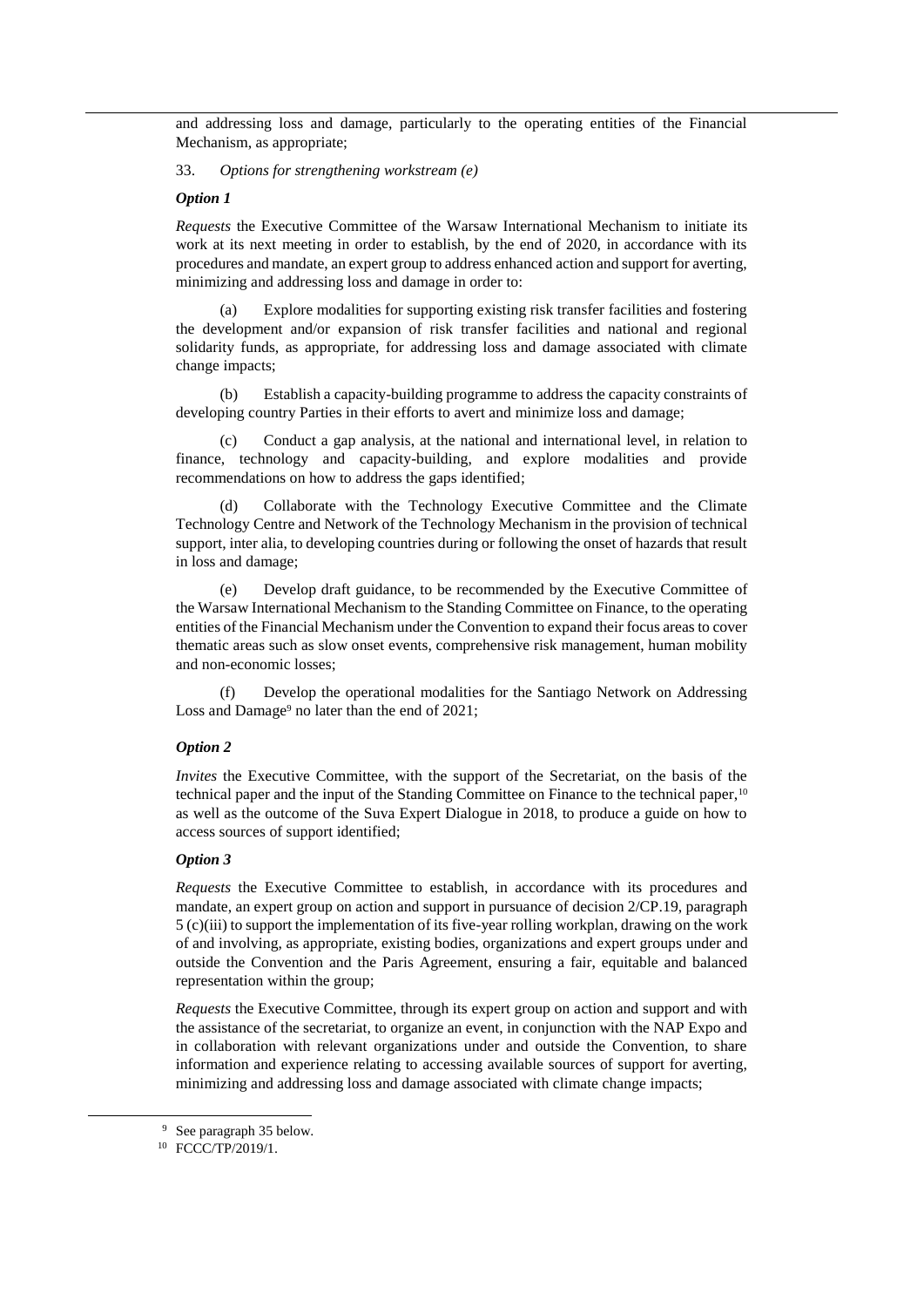34. *Recognizes* the importance of building the capacity, and enhancing the facilitation, of the provision of technical support to developing countries for approaches to averting, minimizing and addressing loss and damage associated with the adverse effects of climate change;

## 35. *Options for technical support*

## *Option 1*

*Establishes* the Santiago Network on Addressing Loss and Damage to facilitate a technical network of organizations, entities, partners and other relevant stakeholders involved in addressing loss and damage, in order to:

(a) Broaden the access by developing countries to resources by matching technical and other expertise and resources to developing country needs to assist in averting, minimizing, and addressing loss and damage;

(b) Support the implementation by developing countries of actions to avert, minimize, and address loss and damage; and

## *Option 2*

*Requests* the secretariat, under the guidance of the Executive Committee, in partnership with relevant organizations and stakeholders, to organize meetings in conjunction with relevant regional events forums, such as the National Adaptation Forum, the Global Platform for Disaster Risk Reduction, Regional Climate Weeks, engaging relevant constituted bodies, networks and work programmes under the Convention and the Paris Agreement, including the Adaptation Committee, the Least Developed Countries Expert Group, the Local Communities and Indigenous Peoples Platform Facilitative Working Group, the Consultative Group of Experts, the Standing Committee on Finance, the Technology Executive Committee, and the Climate Technology Centre and Network, within their respective mandates and workplans and in partnership with relevant organizations, with a view to showcasing and disseminating approaches to avert, minimise and address loss and damage, as appropriate, as well as to identify ways of integrating approaches to avert, minimise and address loss and damage with the adverse effects of climate change in relevant their work and guidelines, as appropriate;

### *Option 3*

-

*Decides* to establish the Santiago Network on Averting, Minimizing and Addressing Loss and Damage as a network for enhancing technical assistance to developing countries that are particularly vulnerable to the adverse effects of climate change, on a cooperative and facilitative basis;

*Also decides* that the Santiago Network on Averting, Minimizing and Addressing Loss and Damage will include relevant organizations, bodies and stakeholders at different levels, under and outside the Convention, working in areas relevant to the strategic workstreams of the five-year rolling workplan of the Executive Committee;

*Requests* the subsidiary bodies to initiate development of the activities and modalities of the Santiago Network on Averting, Minimizing and Addressing Loss and Damage with a view to completing it at their fifty-third sessions and launching the activities thereafter;

36. *Recommends* that the next review of the Warsaw International Mechanism be held in 2024 and every five years thereafter as follows:

(a) The subsidiary bodies will develop terms of reference for each review at their sessions immediately before the sessions at which they will undertake a review;

(b) The subsidiary bodies will undertake future reviews of the Warsaw International Mechanism and forward the outputs of the reviews to the governing body or bodies;<sup>11</sup>

 $11$  Pending the outcome of the informal consultations on agenda item 7 of the Conference of the Parties/agenda item 5 of the Conference of the Parties serving as the meeting of the Parties to the